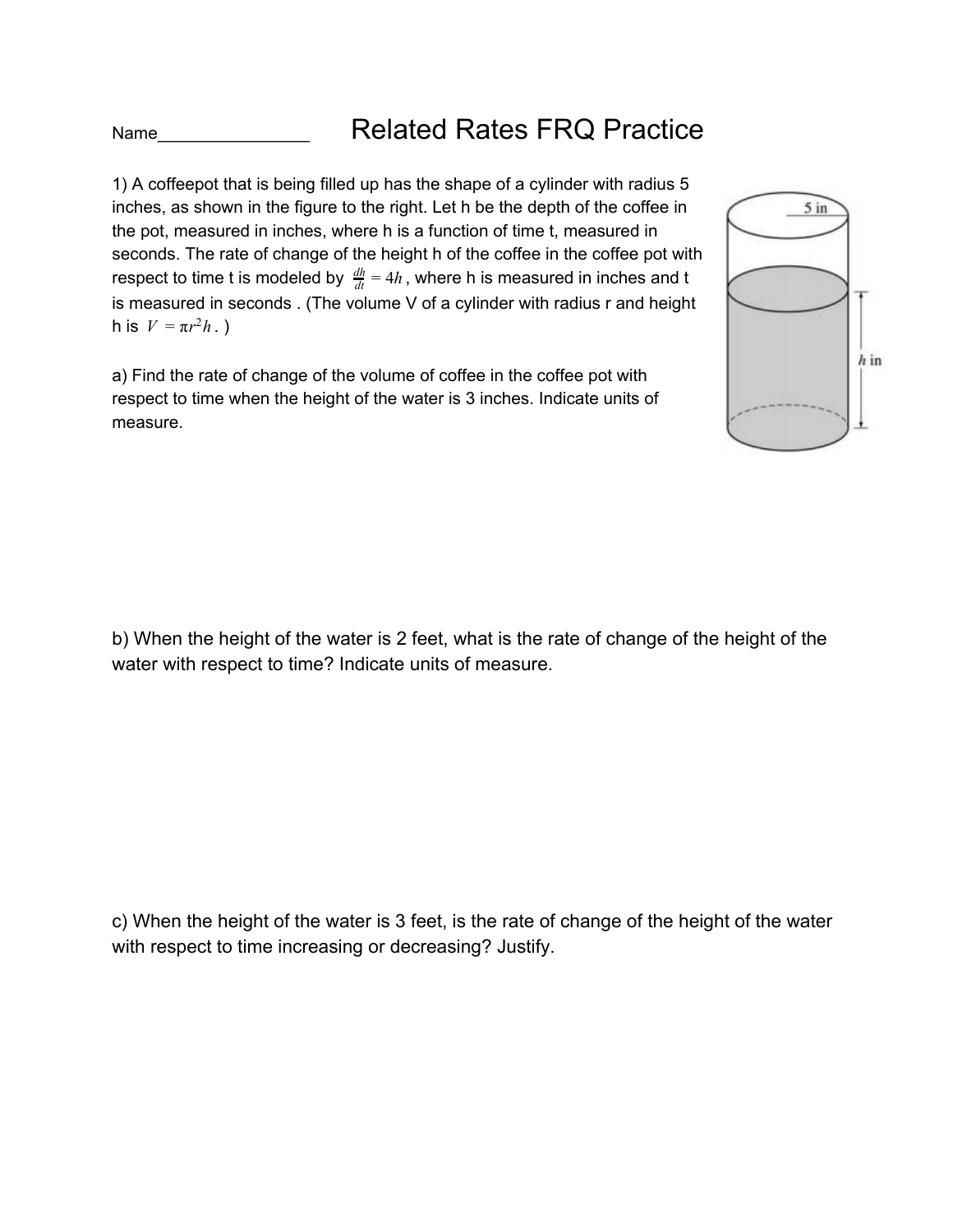2) A block of ice in the shape of a cube is melting on a warm pan and remains a cube as it melts. Let S be the side length of the ice cube, measured in centimeters where S is a function of time t, measured in minutes. The rate of change of the side length S of the ice cube with respect to time t is modeled by  $\frac{dS}{dt} = \ - \sqrt{S}$  where S is measured in centimeters and t is measured in minutes. The ice has a side length of 9 centimeters at  $t = 0$  minutes. (The volume V of a cube with side length S is  $V = S^3$  .)



a) Is the ice cube melting at a faster rate when  $S = 9$  centimeters or when  $S = 4$  centimeters? Justify your answer.

b) Write an equation of the tangent line to the graph of  $S$  at  $t = 0$  minutes. Use this tangent line to predict the side length of the ice cube at  $t = 2$  minutes.

c) What is the rate of change of the volume of the ice cube with respect to time when S = 5 centimeters?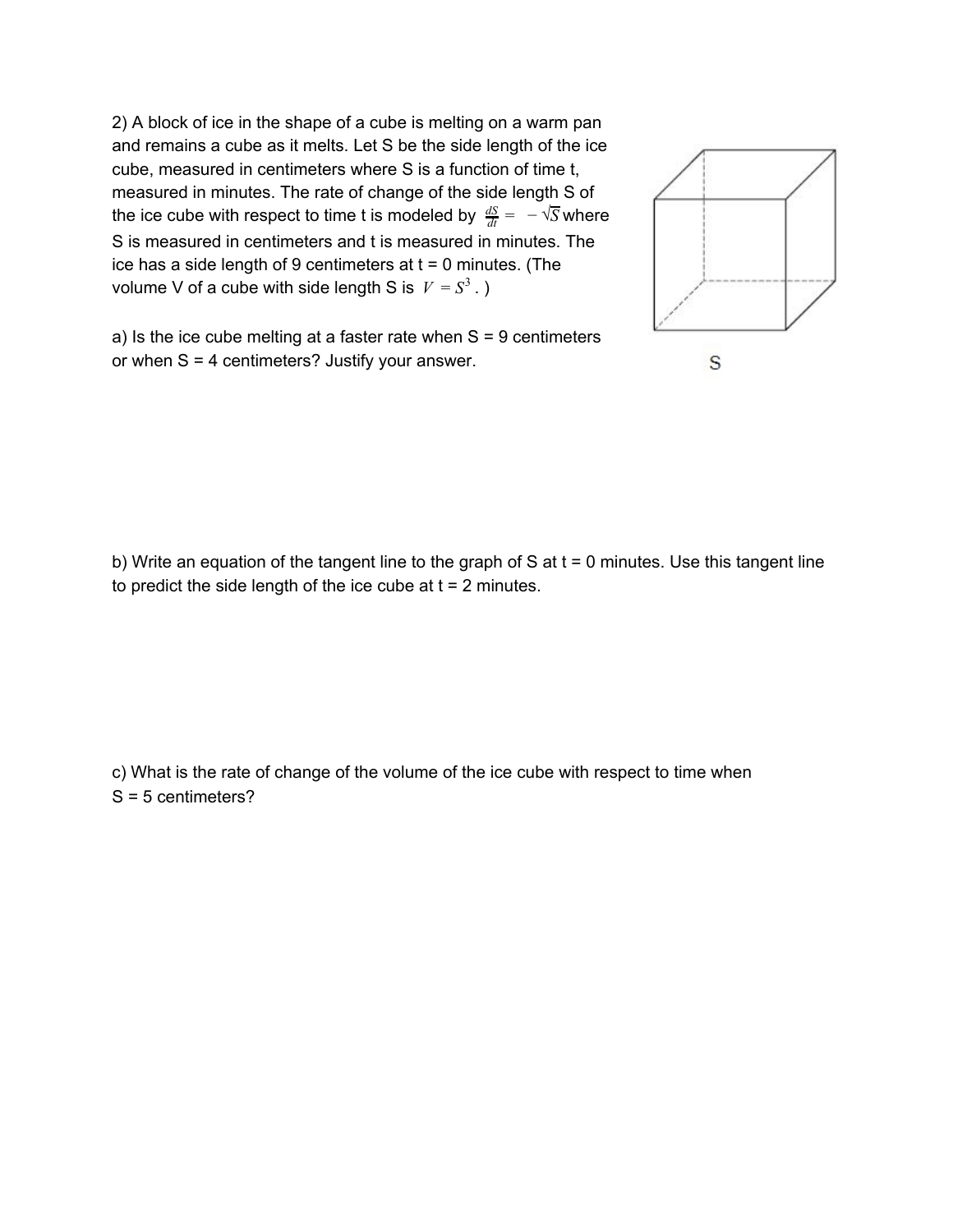Name\_\_\_\_\_\_\_\_\_\_\_\_\_\_\_\_ Related Rates/Differential Equation Practice

1) A coffeepot that is being filled up has the shape of a cylinder with radius 5 inches, as shown in the figure to the right. Let h be the depth of the coffee in the pot, measured in inches, where h is a function of time t, measured in seconds. The rate of change of the height h of the coffee in the coffee pot with respect to time t is modeled by  $\frac{dh}{dt} = 4h$  , where h is measured in inches and t is measured in seconds . (The volume V of a cylinder with radius r and height h is  $V = \pi r^2 h$ .

a) Find the rate of change of the volume of coffee in the coffee pot with respect to time when the height of the water is 3 inches. Indicate units of measure.



b) When the height of the coffee is 2 inches, what is the rate of change of the height of the water with respect to time? Indicate units of measure.

c) When the height of the water is 3 inches, is the rate of change of the height of the coffee with respect to time increasing or decreasing? Justify.

d) At time t = 0 seconds, the height of the coffee is 5 inches. Use separation of variables to find an expression for h in terms of t.